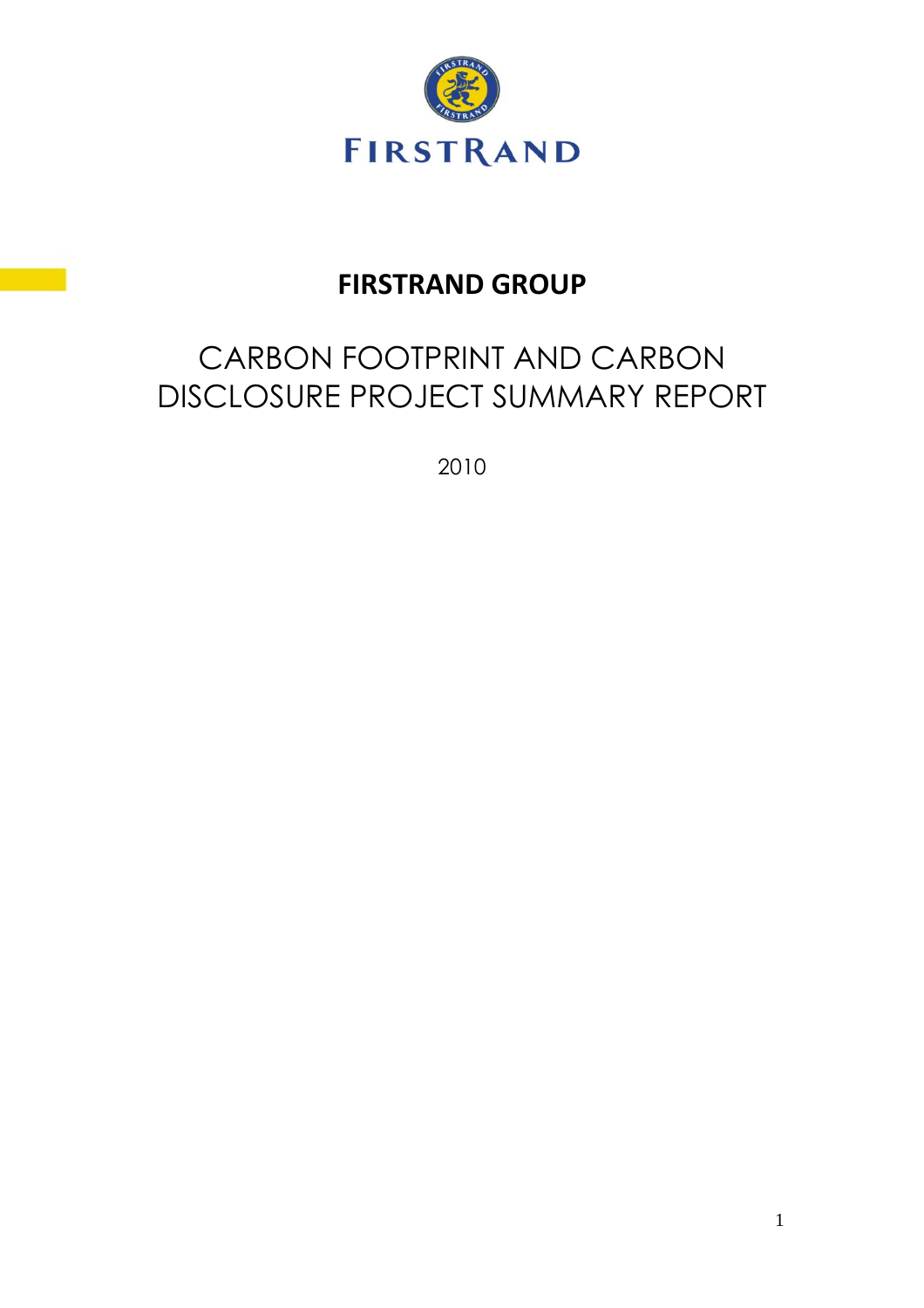

#### **Background**

The Carbon Disclosure Project (CDP) was launched in 2000 to accelerate solutions to climate change by putting relevant information at the heart of business, policy and investment decisions. Every year thousands of organizations from across the world"s major economies measure and disclose their greenhouse gas emissions and climate change strategies through the CDP. The Carbon Disclosure Project report requires disclosure on Climate Change Risks and Opportunities, Climate Change Strategy, Governance, Communication and Carbon emissions and emissions reduction targets.

FirstRand believes that it is not only important to disclose the carbon emissions of its own operations, but that its investment and financing decisions have the potential to profoundly change the world"s global GHG emissions footprint.

In a South African context, there are significant regulatory risks related to climate change that could affect the financial sector both directly and indirectly. For instance, there are currently five different new carbon taxes that are being investigated which will be in conjunction with vehicle emission tax legislation that was passed in the 2009/2010 budget year. Increased carbon taxes could place a strain on economic growth and FirstRand"s clients may face hardship in the current economic conditions with added taxes. The South African Government also made a commitment in Copenhagen (2009) to reduce South Africa's GHG emissions compared with business as usual by 34% by 2020 and 42% by 2025. Additional regulation is expected towards the end of 2010 to ensure that South Africa meets these targets as per this commitment and the South African Long Term Mitigation Scenario. As a result, FirstRand has combined a practical consideration of managing its own GHG emissions with broader implications of how climate change affects the competitive marketplace, lending and investment strategies and ultimately its financial bottom line.

This is emphasised in FirstRand"s CEO statement, Sizwe Nxasana"s, that "FirstRand has leading governance structures for addressing climate change, have a climate change policy, Board oversight and senior management responsibility, employee training and public disclosure of efforts. This places FirstRand at an advantage for effectively implementing strategy in addressing climate change risks. Sound corporate governance practices position FirstRand to take early action on emerging opportunities related to climate change. As a developing country we cannot miss the opportunity of transition towards a low carbon economy. Sustainable economic development is not a luxury, but a requirement to strategically position our economy for this century"

#### **FirstRand's Carbon Footprint and the Carbon Disclosure Project.**

FirstRand received a Platinum Award on the Carbon Disclosure Leadership Index with a score of 93%, placing it in the top position along with the Goldfields Mining Group. A total of 74 companies participated in the 2010 CDP.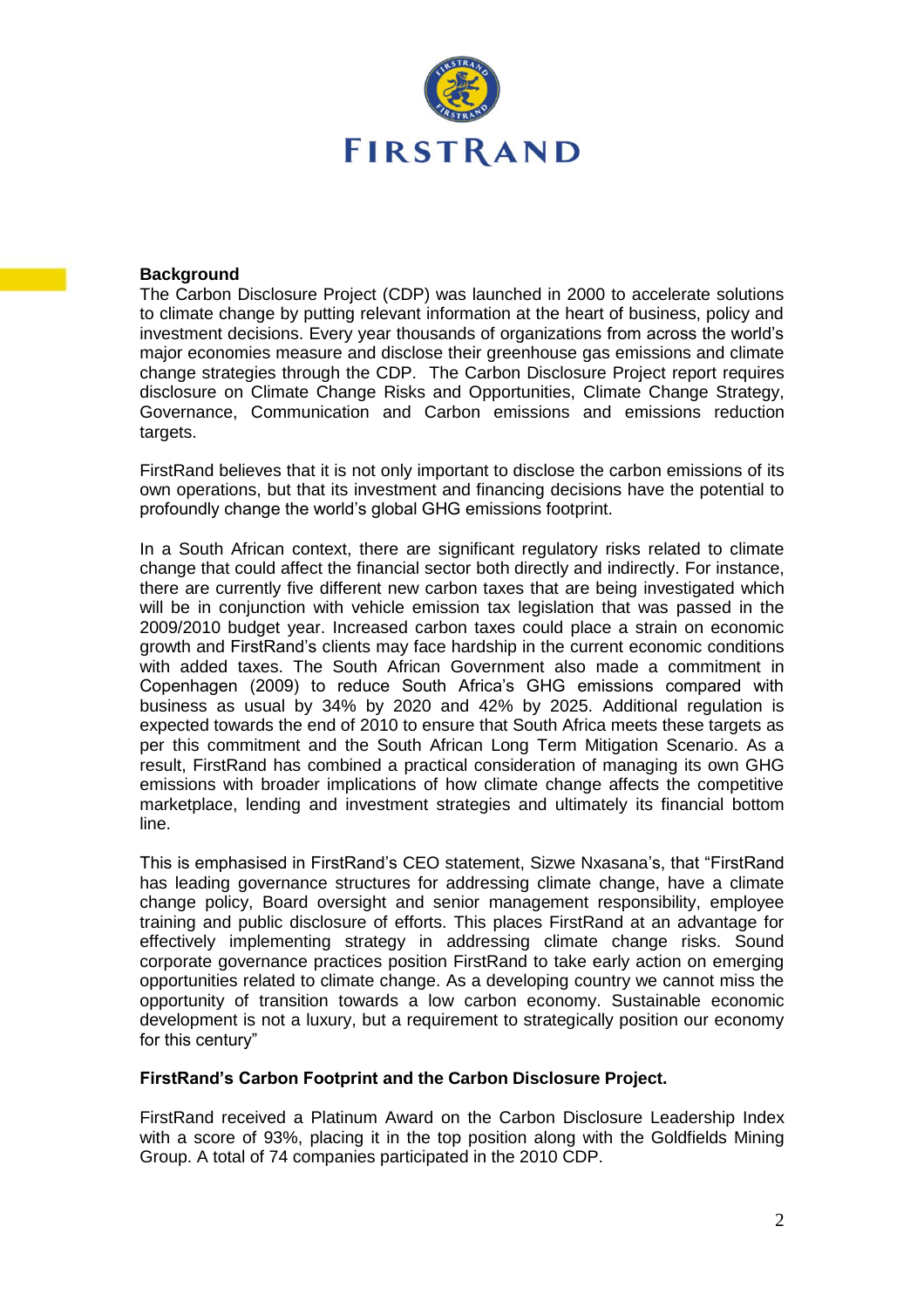

In terms of scope, the FirstRand carbon footprint for the FY2008/2009 (01 Jul 2008 - Tue 30 Jun 2009) excluded all operations outside of South Africa as well as operations within South Africa where the economic interest in the subsidiary was less than 51%. The exception to this equity share approach to the boundary is OUTsurance, who are included due to availability of data, and the operational control implication of OUTsurance to the FirstRand Group carbon footprint profile.

FirstRand reported their Scope 1, Scope 2 and Scope 3 emissions. These can be defined as follows:

### **Scope 1 Direct emissions due to:**

- Fuel Consumption ä by Fleet Vehicles
- Fuel Consumption by Generators in **Buildings**
- **Refrigerants**

**Indirect Indirect emissions due to:** Electricity Purchased from buildings owned by FirstRand and occupied by FirstRand employees

 **Scope 2** 

#### **Scope 3 Indirect emissions due to:**

- Electricity from leased buildings occupied by FR employees
- Paper Consumed
- Air Miles travelled for business purposes
- Employee fuel consumption for business purposes by non-company owned vehicles

With regard to Scope 1 and 2 emissions, certain aspects were excluded from the CDP submission namely "Advantage Asset Management", "Rentworks" and "operating campuses for Momentum, Outsurance and FNB". This was largely due to incomplete information being available for these aspects. However, on the whole, these are viewed as immaterial in terms of contribution to the group information based on the number of employees at these operations and the size of these subsidiaries. Nevertheless, this is an area for improvement going forward.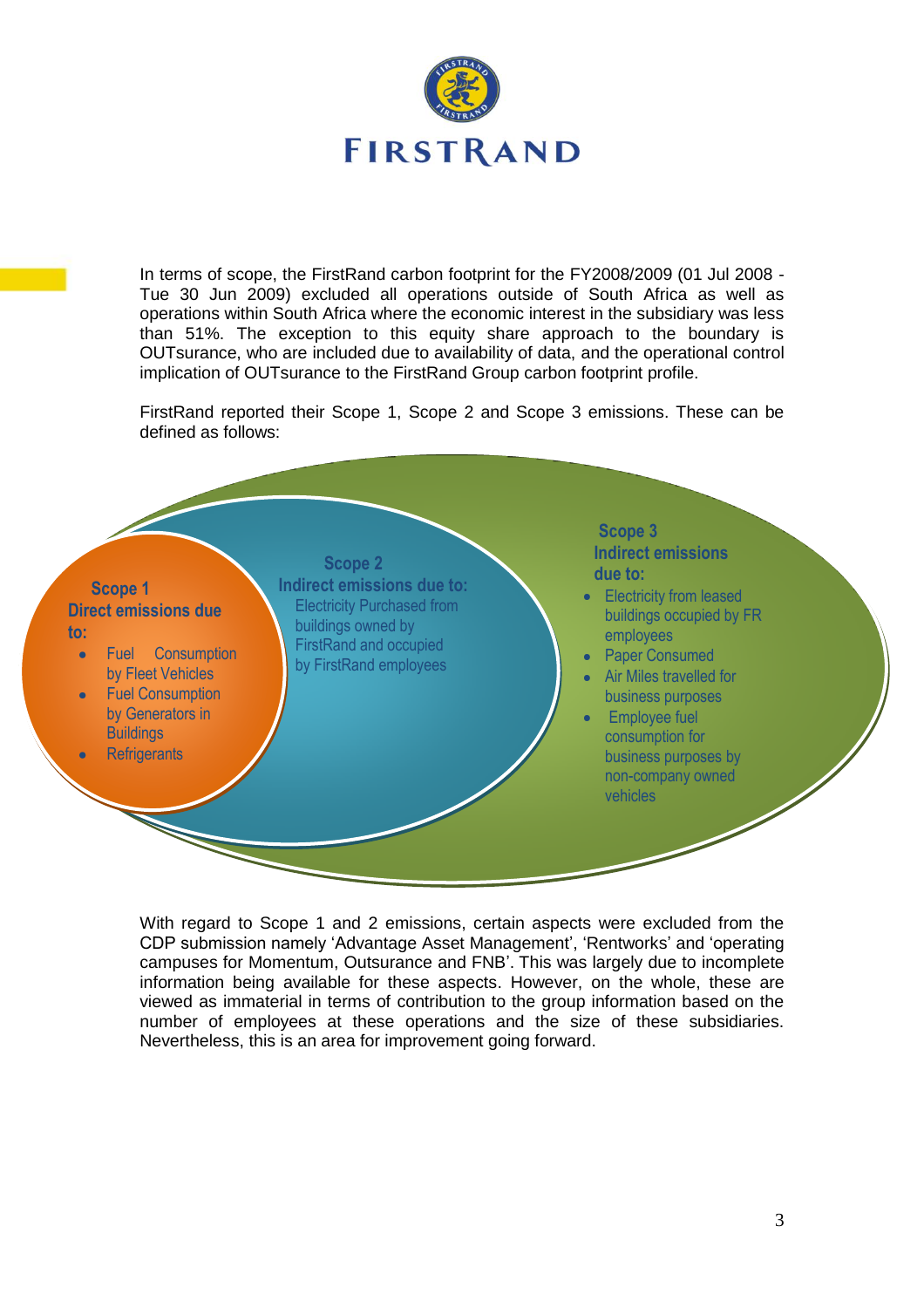

FirstRand's total Emissions was calculated to be  $341,779$  tonnes  $CO<sub>2</sub>$  which is broken down per scope in Graph 1. Graph 2 gives an indication of performance in relation to year on year emissions reductions that have been achieved, and set FirstRand Group targets.

## Graph 1.



#### **FirstRand Emissions per Scope**

Graph 2.

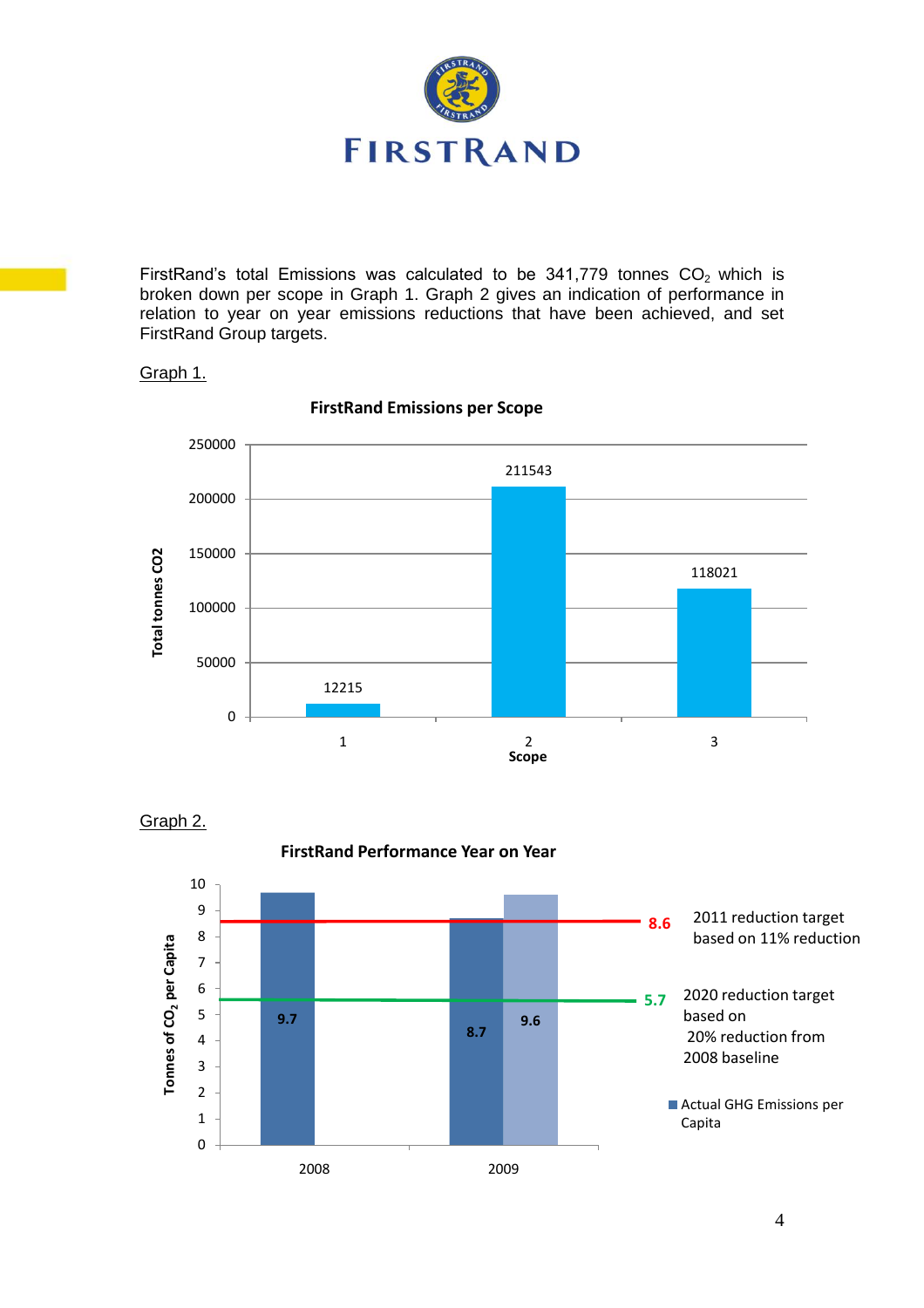

Putting this into perspective, the total amount of CO2 that FirstRand emitted in the FY2008/2009 is equivalent to:

- Filling 4 Merchant Place Building with  $CO<sub>2</sub>$  3186 times over. (Average  $\bullet$ building with six floors, 2 levels of parking basement)
- $\bullet$ Filling 1 Merchant Place Building with  $CO<sub>2</sub>$  2237 times over (Building with 18 floors, 2 levels of parking basement)
- 8.7 tonnes  $CO<sub>2</sub>$  for each of FirstRand's 39,274 Full Time Employees (per  $\bullet$ capita).

#### **Governance**

The FirstRand Environmental Forum is responsible for the review of FirstRand"s progress and status regarding climate change. However, each division within the FirstRand Group is responsible for reducing their own footprint and meeting the set targets. The Environmental Forum is a sub-committee of the Group Operational Risk Committee and the Regulatory Risk Management Committee. Through these two committees, the Environmental Forum provides formal feedback to the FirstRand Risk, Audit and Compliance Committee and the FirstRand Executive Committee.

Currently, FirstRand is part of the Business Unity South Africa Finance Mechanisms work group where discussions are held related to issues of carbon taxation, regulation and carbon trading in collaboration with the Johannesburg Stock Exchange (JSE). Along with this, FirstRand are engaging with the Department of Energy through various memberships on technical committees, workshops attended, and working groups such as the NBI Energy Efficiency Technical Committee, NBI Climate Change Advisory Committee, SAPOA and the National Energy Response Energy Efficiency Task Team to communicate the issues experienced by a financial institution. FirstRand is also a member of the United National Environment Programme Finance Initiative (UNEPFI) as a member of their African Task Force.

In 2009, a FirstRand energy strategy was created which was agreed to by all entities and business units to ensure that energy consumption is managed and reduced in alignment with national commitments. It is through the reduction of electricity consumption that our emission reductions are achieved.

Currently, the key direct challenges that FirstRand is facing are the capital investment required in retrofitting existing buildings and development of new energy efficient buildings. In the future, carbon taxes will also have an impact on the Group"s operational costs much like the recent price hike on electricity (25% each year over the next three years).

Looking to the future, FirstRand is investigating if it can benefit from tax benefits related to its own energy efficiency initiatives and how its clients can benefit from the delivery of strategic infrastructure. In the same vein, FirstRand is currently exploring the opportunities related to the financing of renewable energy products and Clean Development Mechanism (CDM).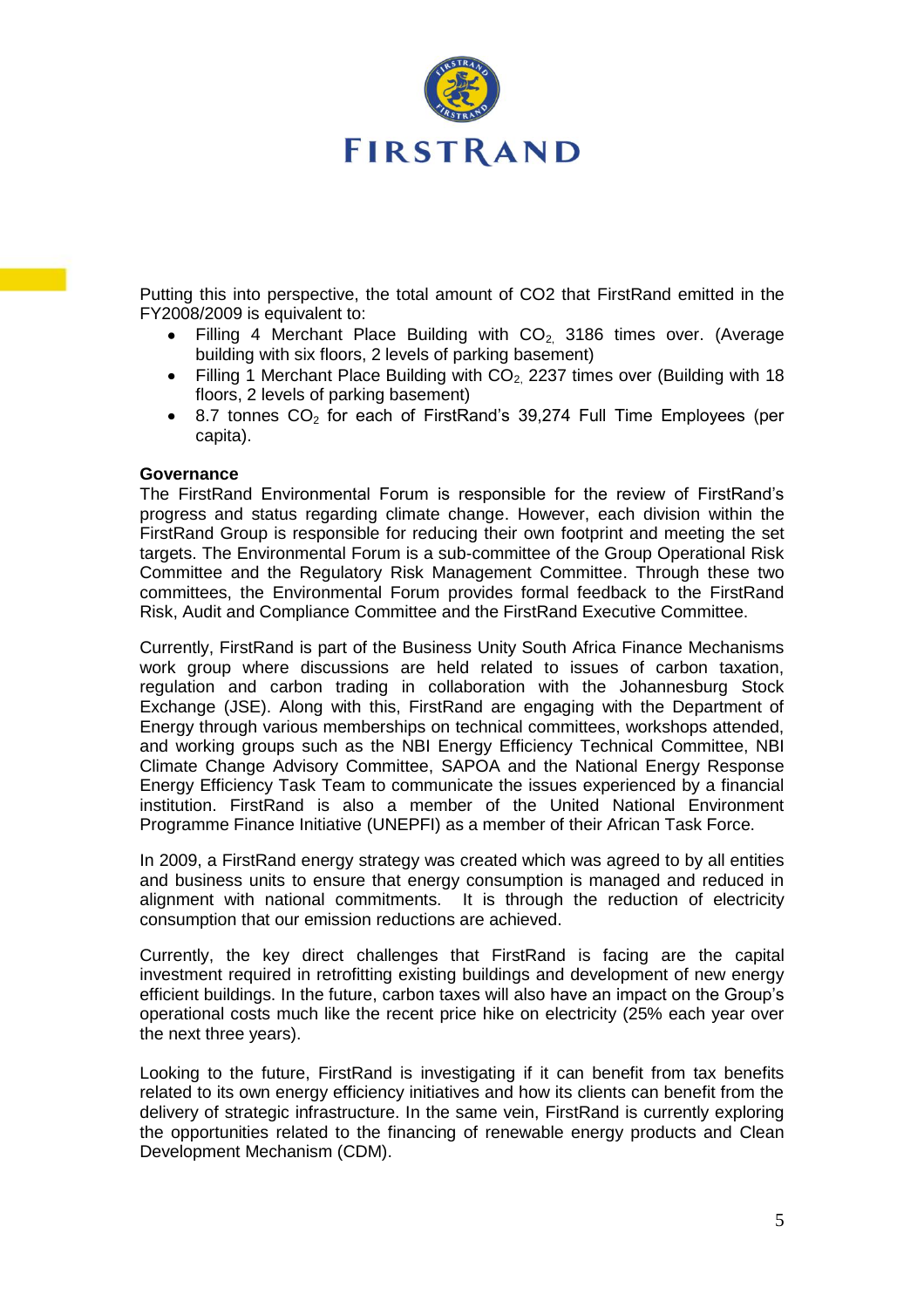

FirstRand have implemented and deployed energy efficiency activities and will continue to do so. A target to reduce absolute electricity consumption of 11% by 2012 has been set and is in the process of being met. An energy strategy has been created and been agreed to by all companies and business units. Indirect risks or financing risks related to climate change, such as energy supply continuity, costs of energy, and other regulatory risk impacts that affect the energy intensive clients that FirstRand finance, and the management of these risks by the client, are considered as part of the lending application processes through FirstRand"s Environmental and Social Risk Analysis(ESRA) or Equator Principles processes in terms of considering risks in lending, and providing advice to clients with regards to their management practices in relation to these risks.

#### **FirstRand Actions Going Forward**

FirstRand has indicated a desire to reduce carbon emissions from the 2008 baseline by 11% to 2011 and 20% to 2020. A weighted average has been calculated and each entity"s reduction needs have been deduced. In terms of meeting set targets, targets have currently been set at a FirstRand Group level, and these will be extrapolated and broken down to divisional targets based on the divisional contribution to the total carbon footprint. Each division will therefore have a set carbon reduction target to monitor their performance against.

The strategy of FirstRand coming out of the financial crisis, as described by Sizwe Nxasana, needs to be one in which trends are anticipated and a dynamic response formulated. The implementation of a comprehensive and value driven carbon management strategy, is not only in line with global trends, but is a dynamic response in which costs are able to be reduced and environmental awareness enforced.

To go hand in hand with the 2009 FirstRand energy strategy, a more robust data capturing process with regards to all environmental key performance indicators is under way. This was undertaken to ensure more accurate and consistent data is used in the carbon footprint calculation, and to facilitate quarterly reporting of the carbon footprint going forward. Data inconsistencies were noted during the external assurance conducted by KPMG on the carbon footprint data during the 2009 review.

The carbon footprint has been reported a year behind financial data reporting in for the Carbon Disclosure Project and the FirstRand Sustainability Report. This has primarily been caused by a historically annual data collation and conversion process, involving the use of consultants on an annual basis to calculate the footprint, together with a misalignment of our financial year to the Carbon Disclosure Project deadlines (31 May annually).

In order to rectify this issue, and improve processes, FirstRand have decided that going forward, the collation of data together with the calculation of the carbon footprint, will be internalised due to improved internal control mechanisms over the data. During the 2010/2011 reporting period, FirstRand will endeavour to collate data for the previous financial year (2009/2010), as well as to start reporting, and data